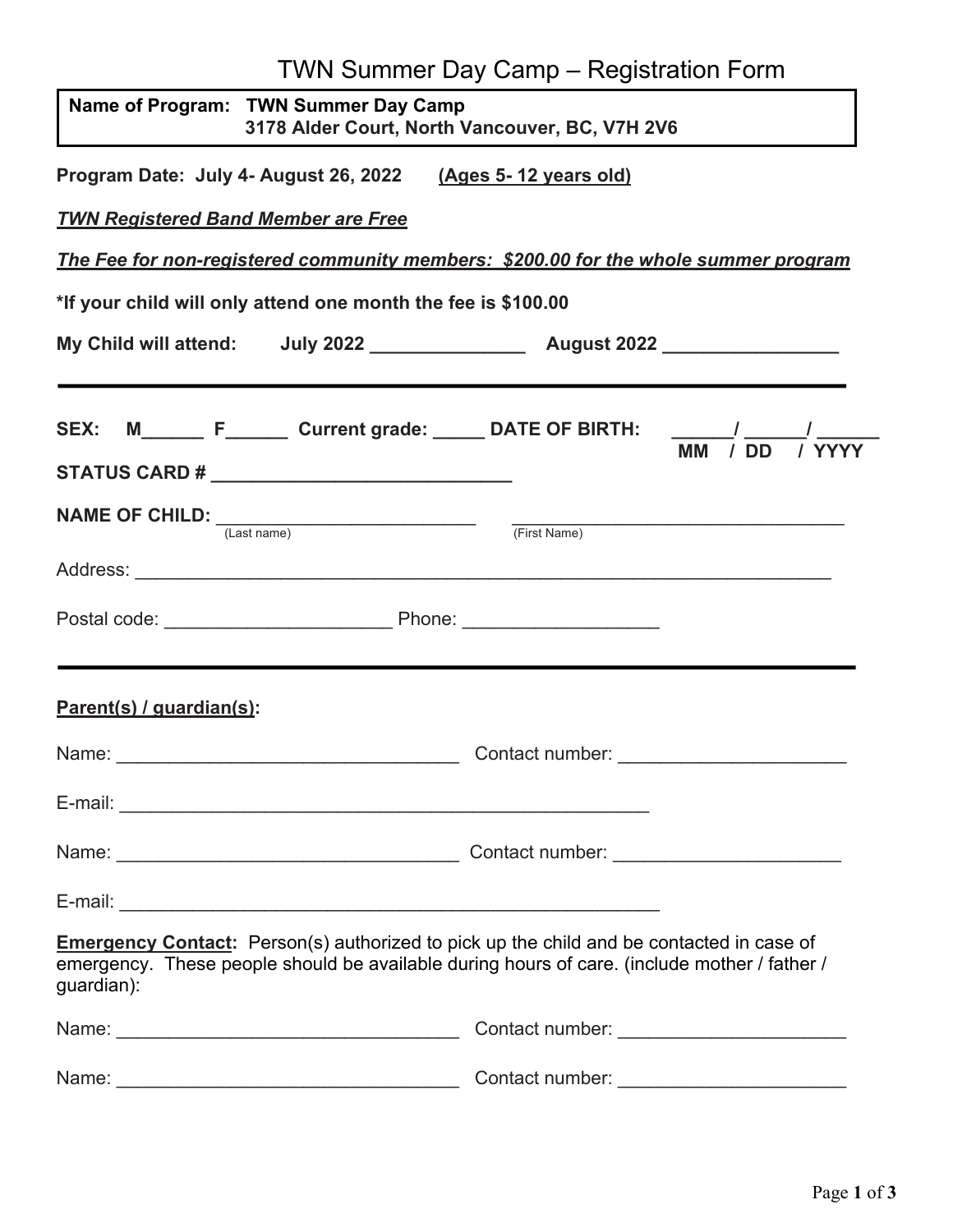# TWN Summer Day Camp – Registration Form 2

## **HEALTH INFORMATION**

| <b>CARECARD#</b>                                                                                                      |            |      |
|-----------------------------------------------------------------------------------------------------------------------|------------|------|
| Does your child have:                                                                                                 |            |      |
| A medical condition/concern?<br>If yes, please provide further information:                                           | <b>YES</b> | NO L |
| Allergies?<br>If yes, please provide further information:                                                             | <b>YES</b> | NO   |
| Asthma?<br>If yes, please provide further information:                                                                | YES        | NO.  |
| Does your child require a special diet related to a medical condition?<br>If yes, please provide further information: | YES        | NO L |
| Food sensitivities?<br>If yes, please provide further information:                                                    | YES        | NO.  |
|                                                                                                                       |            |      |

## **End of Day Release**

I authorise my child to be released from TWN Summer Day Camp into his/her own care at the end of the camp day for the duration of the summer program, July 4, 2022 – August 26, 2022. I understand that if I choose this option, Tsleil-Waututh Nation Day Camp will cease to be responsible for my child and his/her supervision at the end of camp dismissal.

## **Early dismissal**

I understand that if I would like my child released prior to end of day dismissal that I must inform the day camp supervisor.

#### **Electronic Devices**

I understand that my child must leave all electronic devices at home. If you need to contact the day camp for any reason you can do so by phoning the supervisor's cell.

#### **Visual Images**

From time to time Tsleil-Waututh Nation Youth Workers/ TWN Recreation staff will take photographs/videos of your children for our record keeping and publicity purpose. The TWN Communications Department has a Facebook page; with your permission we will be posting pictures